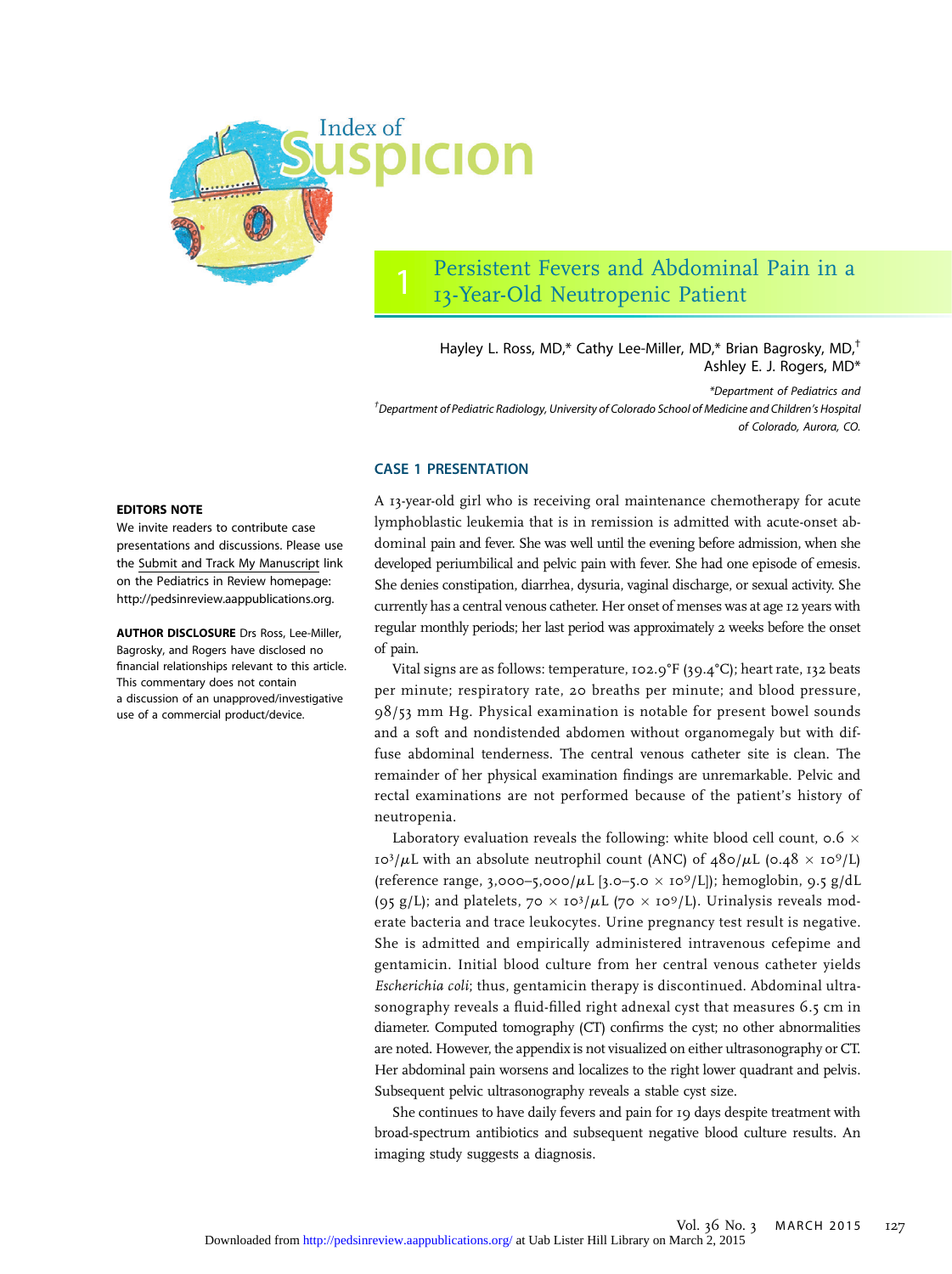#### CASE 1 DISCUSSION

On the basis of persistent fevers, positron emission tomography (PET)–CT is performed to look for areas of high glucose metabolism suggestive of infection, inflammation, or oncologic disease. PET-CT revealed a right adnexal hypodensity with a surrounding area of intense hypermetabolism consistent with an abscess. Because of these findings, the patient was diagnosed as having tubo-ovarian abscess (TOA). Antibiotics were changed to ampicillin, gentamicin, and clindamycin, and fevers resolved within 48 hours after initiation of this regimen and increase in the patient's ANC. Abdominal pain was well controlled with acetaminophen and oxycodone as needed.

#### The Condition

Typically, TOAs occur as complications of pelvic inflammatory disease and ascending infection from the lower genital tract. They may also occur as a complication of gynecologic surgery. Often, TOAs are polymicrobial and can be facilitated by sexually transmitted bacteria, such as Neisseria gonorrhea and Chlamydia trachomatis. Adjacent gastrointestinal infection or underlying immunodeficiency may predispose a patient to TOA. Hematogenous spread with seeding of the ovarian tissues is described in the literature but occurs rarely. Because this patient denies sexual activity and is severely immunosuppressed because of chemotherapy, she may have been predisposed to this infection and therefore spontaneously developed the abscess.

#### **Diagnosis**

This neutropenic patient's fever and abdominal pain were concerning for urinary or gastrointestinal tract infection, in particular typhlitis (neutropenic colitis). The differential diagnosis also included appendicitis, pyelonephritis, abscess, and central catheter infection. This case illustrates that a broad differential diagnosis should be maintained in the immunocompromised population. During this patient's hospitalization, TOA was discussed but thought to be unlikely in this young teenage patient with no history of sexual activity and lack of ultrasonographic evidence of infection. Ultimately, the diagnosis was made with the assistance of PET-CT intended to search for other occult sources of infection because it is an unconventional imaging modality for TOA. Fevers resolved after administration of the appropriate antibiotics. Surgical drainage or biopsy was not necessary in our patient, although they would have been useful in confirming the microbiology of the infection.

TOA can be diagnosed with ultrasonography alone, which typically reveals fluid collections with a thick hyperechoic rim. Signs of surrounding inflammation are often noted, and free fluid is frequently observed in the pelvis. Magnetic resonance imaging or CT may be useful in further characterizing a mass and excluding other causes of fever and abdominal pain, including appendicitis. In this patient's case, the surrounding inflammatory reaction was visible neither on ultrasonography nor CT, likely because of neutropenia, and the adnexal TOA appeared to be a simple hemorrhagic cyst. Neutropenic patients lack the ability to mount a visible infectious and inflammatory response to infection (including edema, exudate, and fluctuance), often presenting with only fever and pain.

#### Treatment and Prognosis

Neutropenia in pediatrics is defined as an ANC below  $500/\mu L$  $(0.50 \times 10^9$ /L) or less than 1,000/ $\mu$ L (1.0  $\times$  109/L) with anticipation to decrease in the next 48 hours. Blood cultures are obtained in patients with indwelling central venous catheters because this is a likely source of infection. Empiric broadspectrum antibiotics with antipseudomonal activity, such as cefepime, ceftazidime, or levofloxacin, are administered. Antibiotics therapy is continued until the ANC is greater than 100/ $\mu$ L (0.10  $\times$  10<sup>9</sup>/L) and increasing and blood culture results are negative after 48 hours. Patients with proven infection require antibiotic treatment of appropriate duration.

Treatment of TOA begins with medical management with intravenous antibiotics. Surgery is not typically the preferred initial method of treatment because there is risk of loss of the ovary and fallopian tube during drainage of the mass. Because these infections are often polymicrobial, empiric parenteral treatment is broad spectrum and directed at gram-negative, gram-positive, and anaerobic microbes. Typical regimens include a third- or fourthgeneration cephalosporin plus doxycycline and should include at least one agent able to penetrate an abscess cavity. If the patient has persistent fever, increased abscess size after 48 to 72 hours of antibiotic therapy, or concern for rupture at any point, surgical exploration should be pursued. In fact, in approximately one-third of patients, surgical intervention is required to achieve cure because of severity of illness. For most pediatric patients, conservative management is sufficient, and duration of antibiotic therapy is typically 14 days. Patients should be followed up closely by a gynecologist, and ultrasonography screening may be indicated after antibiotic treatment is complete to ensure resolution.

#### Lessons for the Clinician

• Female patients with few or no risk factors for pelvic inflammatory disease are still at risk for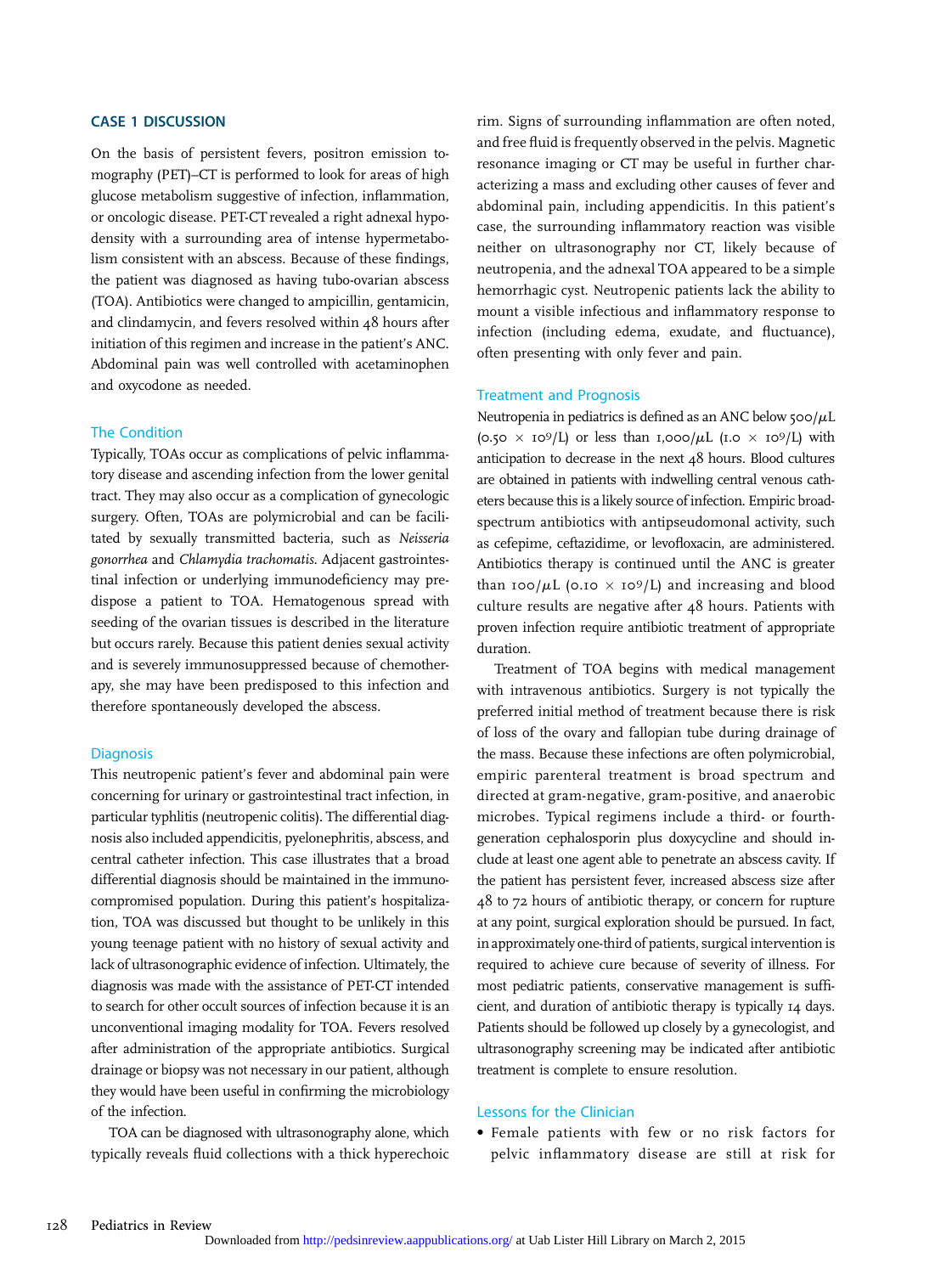developing a tubo-ovarian abscess, particularly if they are immunosuppressed.

- Conservative management is preferred, particularly in young patients. This management avoids significant surgery and risk of loss of the affected ovary and fallopian tube.
- Serious bacterial infection can be difficult to diagnose in neutropenic patients given their lack of typical symptoms at presentation.

View the Suggested Reading list for this case at [http://pedsinreview.](http://pedsinreview.aappublications.org/content/36/3/127/suppl/DCSupplementary_Data) [aappublications.org/content/36/3/127/suppl/DCSupplementary\\_Data](http://pedsinreview.aappublications.org/content/36/3/127/suppl/DCSupplementary_Data).

ANSWER KEY FOR MARCH 2015 PEDIATRICS IN REVIEW: Adrenal Insufficiency: 1. A; 2. A; 3. D; 4. D; 5. C. Pediatric Movement Disorders: 1. D; 2. A; 3. D; 4. D; 5. C. Nephrotic Syndrome: 1. E; 2. E; 3. C; 4. D; 5. E.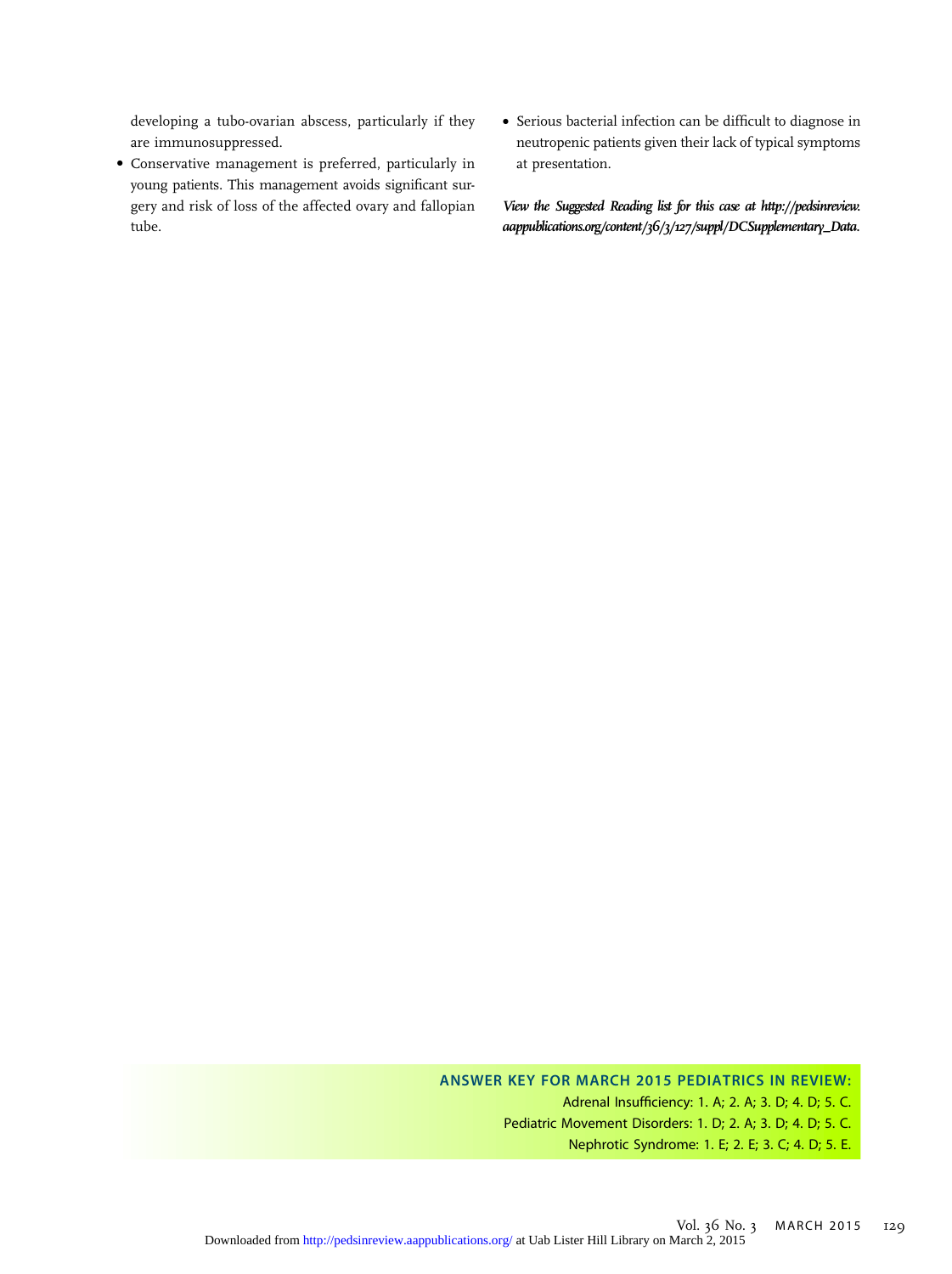## **Patient Case 1: Persistent Fevers and Abdominal Pain in a 13-Year-Old Neutropenic**

DOI: 10.1542/pir.36-3-127 *Pediatrics in Review* 2015;36;127 Hayley L. Ross, Cathy Lee-Miller, Brian Bagrosky and Ashley E. J. Rogers

| <b>Updated Information &amp;</b><br><b>Services</b> | including high resolution figures, can be found at:<br>http://pedsinreview.aappublications.org/content/36/3/127                                                                            |
|-----------------------------------------------------|--------------------------------------------------------------------------------------------------------------------------------------------------------------------------------------------|
| <b>References</b>                                   | This article cites 3 articles, 0 of which you can access for free at:<br>http://pedsinreview.aappublications.org/content/36/3/127#BIBL                                                     |
| <b>Permissions &amp; Licensing</b>                  | Information about reproducing this article in parts (figures, tables) or<br>in its entirety can be found online at:<br>http://pedsinreview.aappublications.org/site/misc/Permissions.xhtml |
| <b>Reprints</b>                                     | Information about ordering reprints can be found online:<br>http://pedsinreview.aappublications.org/site/misc/reprints.xhtml                                                               |